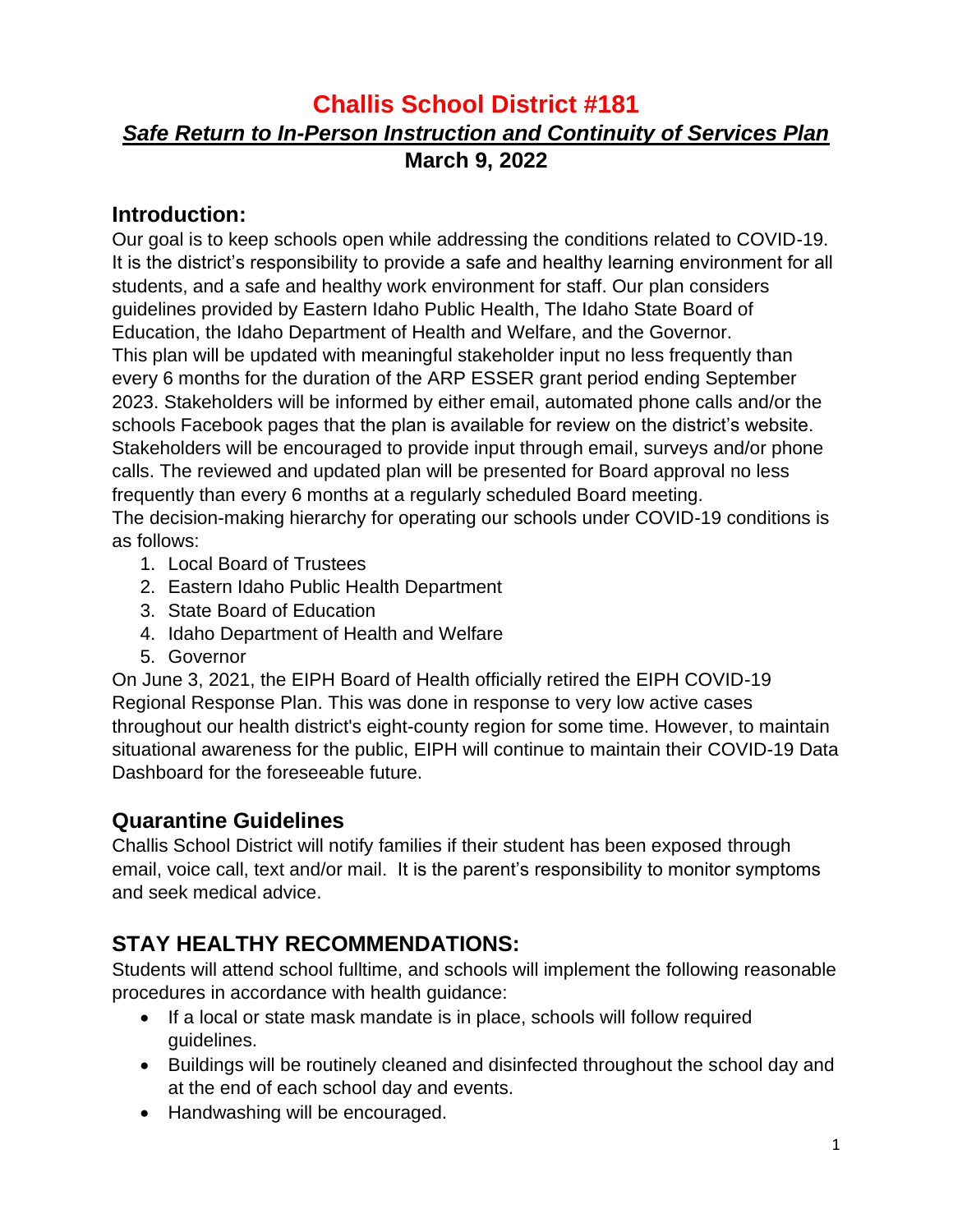- Hand sanitizer will be available in classrooms and throughout buildings.
- Inside doors will be propped open when appropriate.
- Symptom screening for sick students and staff will be conducted, and students and staff who exhibit symptoms will be required to go home.
- Health guidelines for assemblies and gatherings (including Eastern Idaho Public Health, State Board of Education, Department of Health and Welfare, and the Governor) will be followed.
- School schedules, including lunch times, may be adjusted to reduce the number of students in one location.
- Elementary beginning and end-of-day procedures may be adjusted for individual classrooms.
- Outside use of district facilities may be limited and require superintendent approval.

### **Classroom Safety Practices**

- Social distancing will be implemented where possible and reasonable.
- Students will be issued individual Chromebooks.
- Limited use of shared materials and supplies will be maintained.
- Hard copies of instructional materials will be minimized.

#### **Academic Needs**

Students will be issued individual Chromebooks for use during school and during Stay-At-Home Conditions. Teachers are trained to provide remote instruction during quarantines or Stay-At-Home Conditions.

In-school intervention support will be provided to elementary students in reading and math. Advisory time will be used at the Jr. Sr. High for small group support in academics. Credit recovery will be provided through Idaho Digital Learning Alliance.

# **Athletics and Activities**

The district will monitor the status of COVID-19 conditions throughout the area on an ongoing basis. Guidelines and recommendations from state and local health officials and the Idaho High Schools Activities Association will be followed.

Challis School District athletes and coaches will also follow District guidelines and local guidelines at away events. The following steps should be taken by athletes, participants, coaches, officials, and staff:

- All facilities and frequently used items and surfaces will be cleaned and sanitized prior to any activity by wiping down all hard surfaces.
- Sports equipment, such as balls, weights, etc. will be sanitized before and after each use.
- Hand sanitizers will be available.
- Monitor athletes, participants, and staff for signs and/or symptoms of COVID-19 prior to any workout, practice, game, event, etc. Any person with symptoms of COVID-19 will not be allowed to participate and should contact their primary care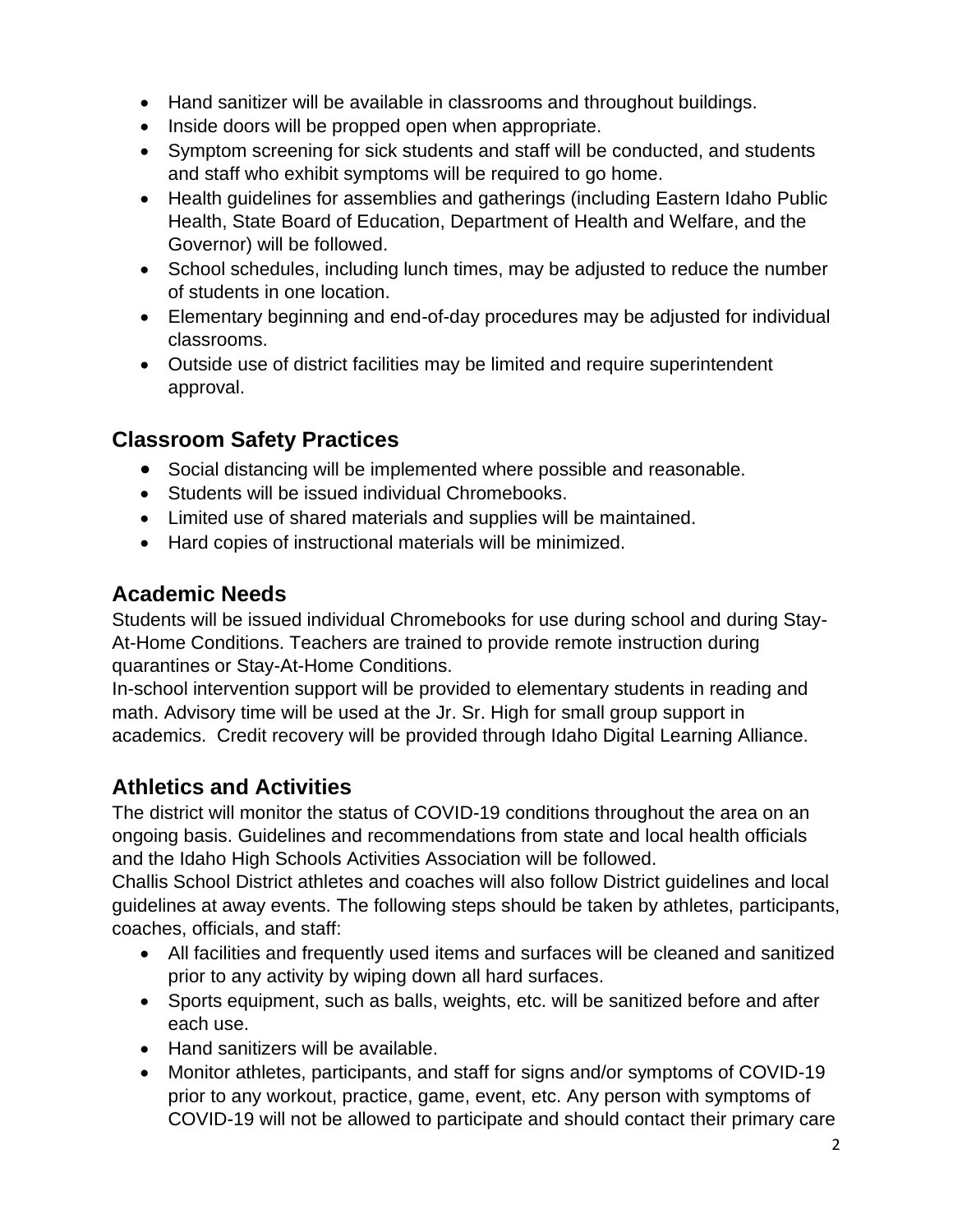provider or other appropriate health care official. In the event of any person testing positive for COVID-19, that person will be allowed to return to participation only after the district receives documentation from a medical official stating the person is safe to return and participate in District activities.

- Wash hands with soap and water or use hand sanitizer.
- No sharing of water bottles. Individual bottles must be clearly marked.

Transportation to and from Events:

- Activity busses will be cleaned and disinfected prior to loading and departure.
- Windows will be opened as practical for ventilation.
- No person with signs of symptoms of COVID-19 will be allowed to ride activity busses.

### **School Bus Safety**

Disinfecting of each bus will occur at the end of each route.

### **Social Emotional Needs**

The district has entered into a MOU with Challis Area Health Center for additional counseling to support students in the elementary and Jr. Sr. High school. The elementary and Jr. Sr. high school counselors will provide social emotional instruction to elementary and Jr./Sr. high school students. Staff will receive Safe Schools training to address the social emotional needs of students and others more effectively. Administration will provide support to students and staff.

# **Stay-at-Home Conditions**

This model will be used in extreme conditions which could include a local or state stayat-home order. Schools will be closed, and remote learning will be enacted for all students unless special circumstances apply. Individual Chromebooks will be provided to students, and teachers will utilize Microsoft Office Teams and/or OTUS as the learning management system.

Special circumstances include students with Individual Education Plans and identified at-risk status. Buildings will be closed to the general public except by appointment. Athletics and other extracurricular activities will be suspended. Meals will be available through delivery or pickup.

# **OUTSIDE USE OF DISTRICT FACILITIES**

Outside use of district facilities will require principal and superintendent approval and must meet district, Eastern Idaho Public Health, State Board of Education, Idaho Department of Health and Welfare, and Governor's Guidelines. No outside use of district facilities will be allowed during Stay-At-Home Conditions.

# **How can parents/guardians support their students during COVID-19 conditions?**